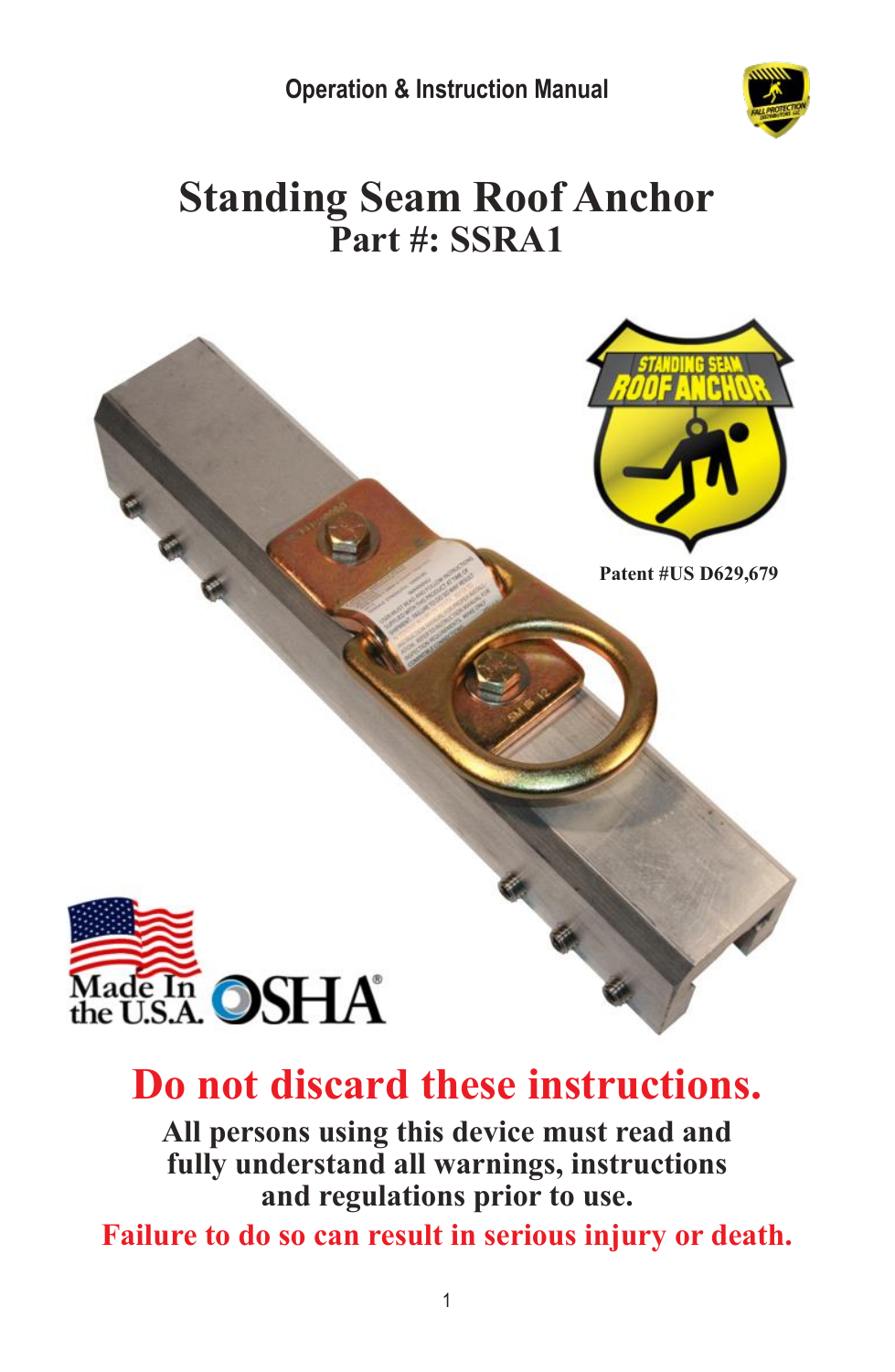

## **Table of Contents**

| <b>Introduction</b>                                         | 2     |
|-------------------------------------------------------------|-------|
| <b>Description</b>                                          | 3     |
| <b>General Safety Guidelines</b>                            | 4-5   |
| <b>Maintenance, Cleaning and Storage</b>                    | 5     |
| Inspection                                                  | $5-6$ |
| <b>Product Applications</b>                                 | 6     |
| <b>Fall Clearance and Swing Falls and Attachment Safety</b> | 6     |
| <b>Component Specifications</b>                             | 7     |
| <b>Set Screws Description</b>                               | 8     |
| <b>Installation</b>                                         | 8-9   |
| <b>Reproduction of Device Labels</b>                        | 10    |
| <b>Inspection Log</b>                                       | 10    |
| <b>Warranty</b>                                             | 11    |
| <b>Panel Compatibility Chart</b>                            | 13-15 |

Thank you for purchasing the Standing Seam Roof Anchor **SSRA1**. **Do not discard these instructions.**

**All persons using this device must read and fully understand all warnings, instructions, and regulations prior to use as part of an OSHA approved employee training program. Failure to do so can result in serious injury or death. Users MUST also be knowledgeable in the safe use of all equipment that is used in conjunction with the SSRA1.** Users that have not read these instructions are **strictly prohibited** from using this equipment.

|                    | <b>In-Service Information</b> |
|--------------------|-------------------------------|
| Date of First Use: |                               |
| Serial #:          |                               |
| Trained By:        |                               |
| Assigned User:     |                               |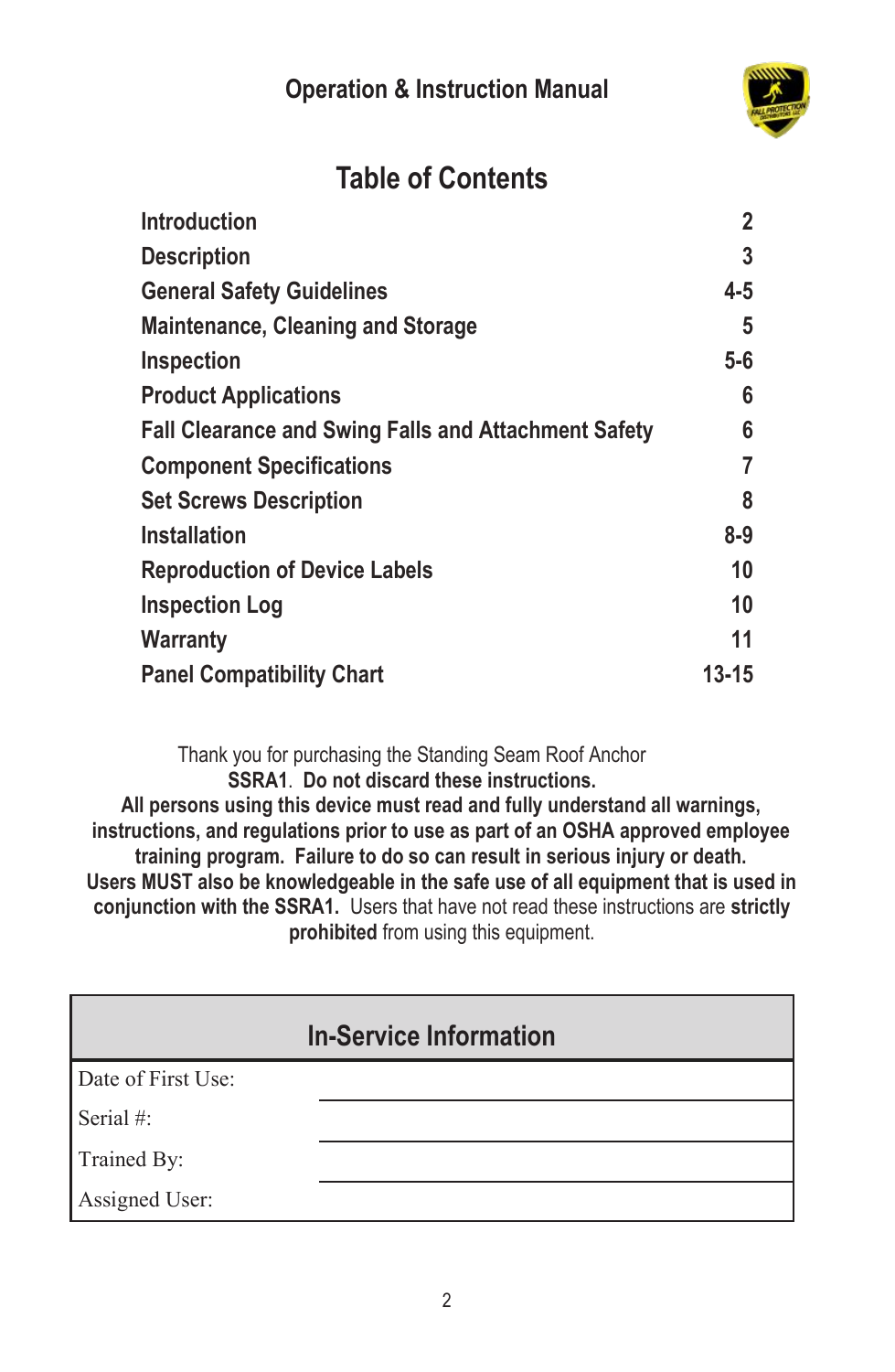

#### **Description**

The Standing Seam Roof Anchor **SSRA1** as discussed in this owner's manual is designed to attach to standing seam roof panels **ONLY**. When used properly, it will arrest falls and can be used as a single seam-single user device or as a component system. With the Dring removed, various components can be attached to the anchor. Each configuration must be determined to be safe and effective by a Qualified Person prior to use. Construction consists of a solid aluminum anchor body to be attached with 12 identical set screws. Two different types of stainless steel set screws are available and are described in detail in the **Installation Section**. A set of cupped tip set screws are included with the standard setup. Nylon tipped screws can be purchased at [www.StandingSeamRoofAnchor.com.](http://www.standingseamroofanchor.com/) No other types of set screws may be used with this device. The standard anchor assembly includes a 5,000 lbs. ANSI **(American National Safety Institute)** compliant D-ring.

This device is designed to be used for residential and commercial applications for fall arrest or restraint. No free fall is permitted for restraint applications. Personal Fall Arrest System (PFAS) guidelines require that a full body harness be worn when using this device. The PFAS must be able to arrest a worker's fall with a maximum arresting force of 1,800 lbs. and the maximum allowable free fall is 6'. This is a rigid anchor point therefore an inline shock absorber **must be used** as part of the PFAS in order to minimize the impact on the worker in case of a fall.

#### **Applicable Safety Standards**

This product meets or exceeds all applicable OSHA 1926 Subpart M, OSHA 1910, ANSI Z359.1-2007, and ANSI A10.32-2012 standards for fall protection if used properly. Additional state standards and regulations may apply depending on the work application.

#### **Definitions**

**Qualified Person** - 2.109-A person with a recognized degree or professional certificate and with extensive knowledge, training, and experience in the fall protection and rescue field who is capable of designing, analyzing, evaluating, and specifying fall protection and rescue systems to the extent required by this standard. This is a person highly trained in fall protection that actually designs and creates systems.

**Authorized Person** - 2.10-A person assigned by the employer to perform duties at a location where the person will be exposed to a fall hazard. This is someone who needs to use fall protection in the workplace.

**Competent Person** - 2.27-An individual designated by the employer to be responsible for the immediate supervision, implementation, and monitoring of the employers managed fall protection program who, through training and knowledge, is capable of identifying, evaluating, and addressing existing and potential fall hazards, and who has the employer's authority to take prompt, corrective action with regards to such hazards. This is someone that performs on-site monitoring of fall hazards.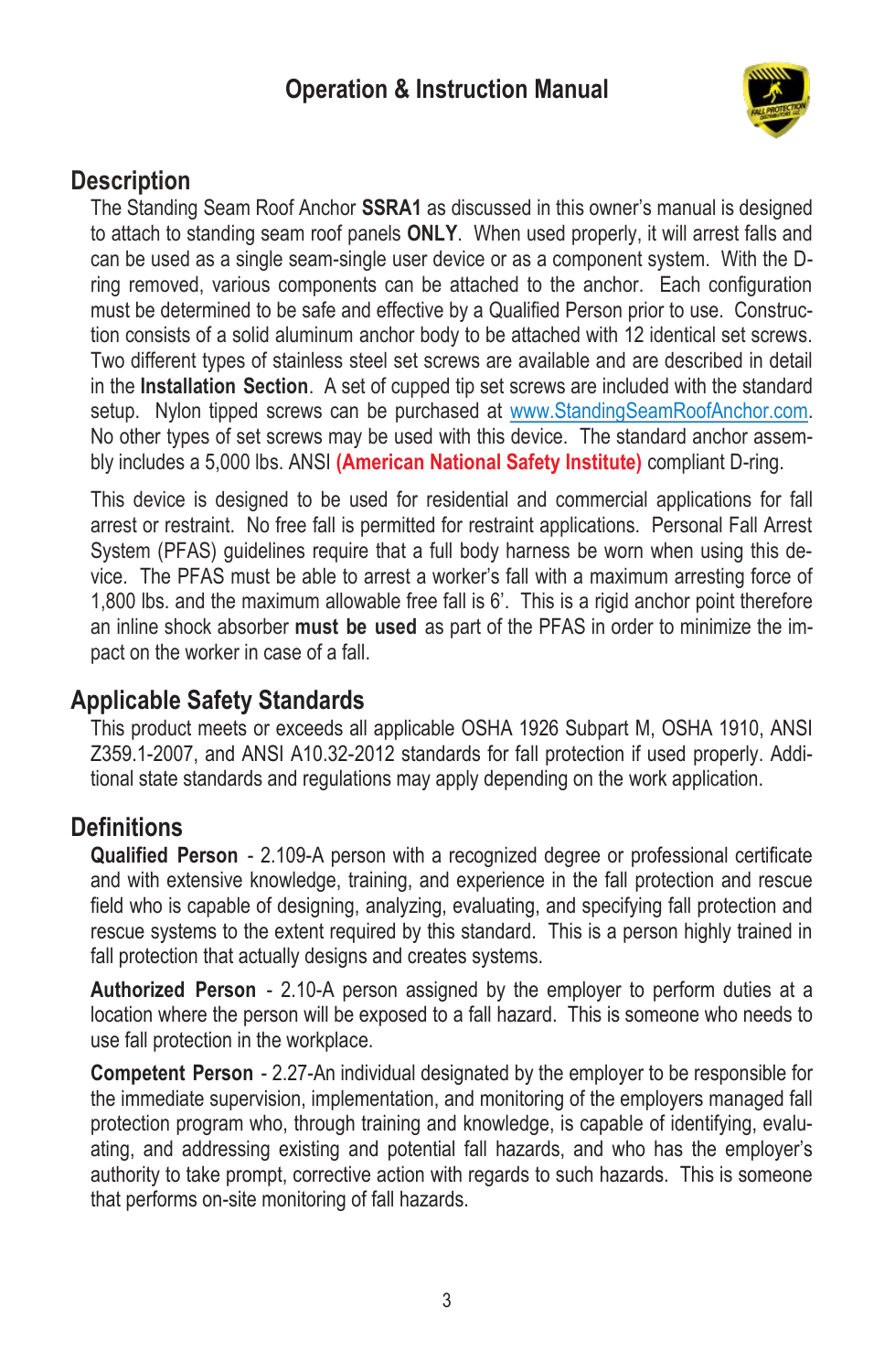

### **Definitions, Cont'd.**

**Program Administrator** - 2.107-A person authorized by their employer to be responsible for managing the employer's fall protection program. This is someone that ensures a proper fall protection program is being used.

## **General Safety Guidelines**

- **For use on steel standing seam panels only, 24 gauge minimum thickness.**
- **The safe and effective use of the SSRA1 is the ultimate responsibility of a Qualified or Competent person. All safety protocols must be strictly followed and it must be determined that the attachment point is structurally capable of withstanding a full impact on the SSRA1 while utilizing an OSHA complaint fall protection plan.**
- Do not alter or misuse this device in **ANY** way. Any altered or abused devices should be permanently removed from service and replaced.
- A Competent Person is responsible for determining a safe workplace environment with regards to jobsite hazards. Chemicals, oil/grease, structural damage, electrical shock hazards, sharp hazards, weather conditions should all be evaluated as part of a safe OSHA approved safety plan.
- A Competent Person is responsible for determining the proper anchoring application and installation location of the **SSRA1** and connected components. Fall hazards, forces applied to anchors, and swing points should be carefully assessed. The **SSRA1** should be installed under the direct supervision of a Competent Person to assure all OSHA, federal, state, and local regulations are followed.
- The **SSRA1** is designed to withstand impact loads far higher than what the human body can withstand. A Competent Person is responsible for determining how to effectively limit the impact on the user in case of a fall. An arrested fall can still result in serious injury or death, an effective rescue plan should include the use of trauma relief straps to reduce injury from suspension trauma.
- **Authorized users of this device MUST use a shock absorbing lanyard, harness, or SRD/SRL capable of limiting impact load to under 900 lbs. Due to the nature of working on metal roofs, "Leading Edge/Sharp Edge" rated steel cable lifelines should be used when within 6 feet of the roof's edge to reduce the risk of line abrasion during a fall. Ropes are not "Leading Edge/Sharp Edge" rated and may result in serious injury or death if allowed to contact panel edge during a fall.**
- A project-specific rescue plan should be in place that allows the worker to rescue himself and allow others to rescue the worker. Do not use this device unless a compliant rescue plan is in place.
- Authorized Persons using this device should be properly trained by a Competent Person how to properly install and remove this device including the use of set screws, attached components, D-rings, storing, inspection, cleaning, recognizing fall hazards and all forms of use of the **SSRA1**.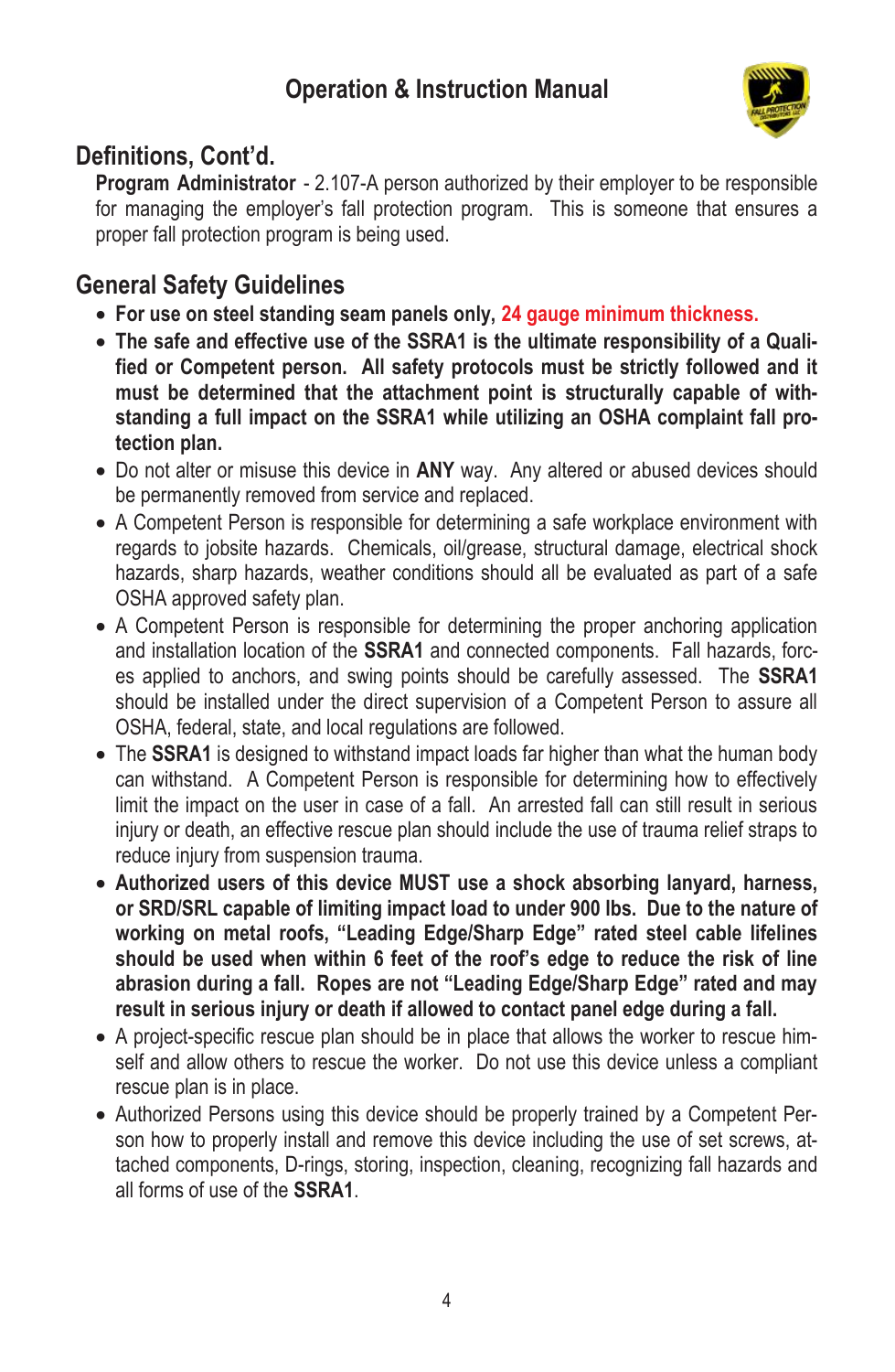

#### **General Safety Guidelines, Cont'd.**

- The **SSRA1** is capable of being used as a component system to attach numerous devices to standing seam panels. Any use of the **SSRA1** as a component system must be under the direct supervision of a Competent Person who is ultimately responsible for determining the proper method of assembly and attachment.
- **Horizontal Lifeline Attachment -** Requires an **SSRA3** Anchor Plate Assembly at each end of the rope. Any horizontal lifeline attachment must be done according to OSHA guidelines. There is a 24 gauge minimum requirement for use of the horizontal lifeline attachment system. For more details visit us on our web site at **www.standingseamroofanchor.com**.
- These instructions must be maintained for reference and for documenting the inspections.
- It is the responsibility of a Competent Person to ensure any attachments to the **SSRA1** are done so in a way to eliminate any risk of disengagement.
- Maximum worker weight including all tools and equipment **shall not exceed 310 lbs. per anchor. Limit of one worker per anchor point.**
- A user should be medically cleared to operate this equipment in normal and emergency situations, both physically and mentally.

#### **Maintenance, Cleaning, and Storage**

Repairs or modifications to the **SSRA1** may only be performed by Fall Protection Distributors, LLC, PH: 863-703-4522. Any **SSRA1** that has been subjected to the forces of a fall must be removed from service immediately.

The **SSRA1** is constructed of corrosion resistant materials but it must be kept free of chemicals, paint, grease, dirt and oil contamination. It is advised that the device be cleaned with soap and water and wiped dry before and after each use. Avoid storing in areas with excessive moisture, heat, light or chemicals. The tapped set screw holes must be kept clear of metal shavings and debris.

#### **Inspection**

Prior to each use, a Competent Person and the Authorized Person must inspect the **SSRA1** for corrosion, deformation of all components, cracking, cross threaded set screw holes and set screws, damaged or missing labels. Any devices found to be deficient are to be removed from service immediately and returned to Fall Protection Distributors, LLC immediately for inspection.

It is the responsibility of a Competent Person to determine that the project-specific standing seam mounting location is compatible with the **SSRA1**. The structural capabilities of the seam are to be assessed by a Competent Person to determine it is capable of withstanding a fall arrest impact to the **SSRA1**. Never use the **SSRA1** on a seam that is not compatible or is not in structurally sound condition. A list of compatible seams is located in the back of this manual. This list only indicates what seams the SSRA1 fits, however it is the responsibility of the competent person to determine the structural integrity of the seams.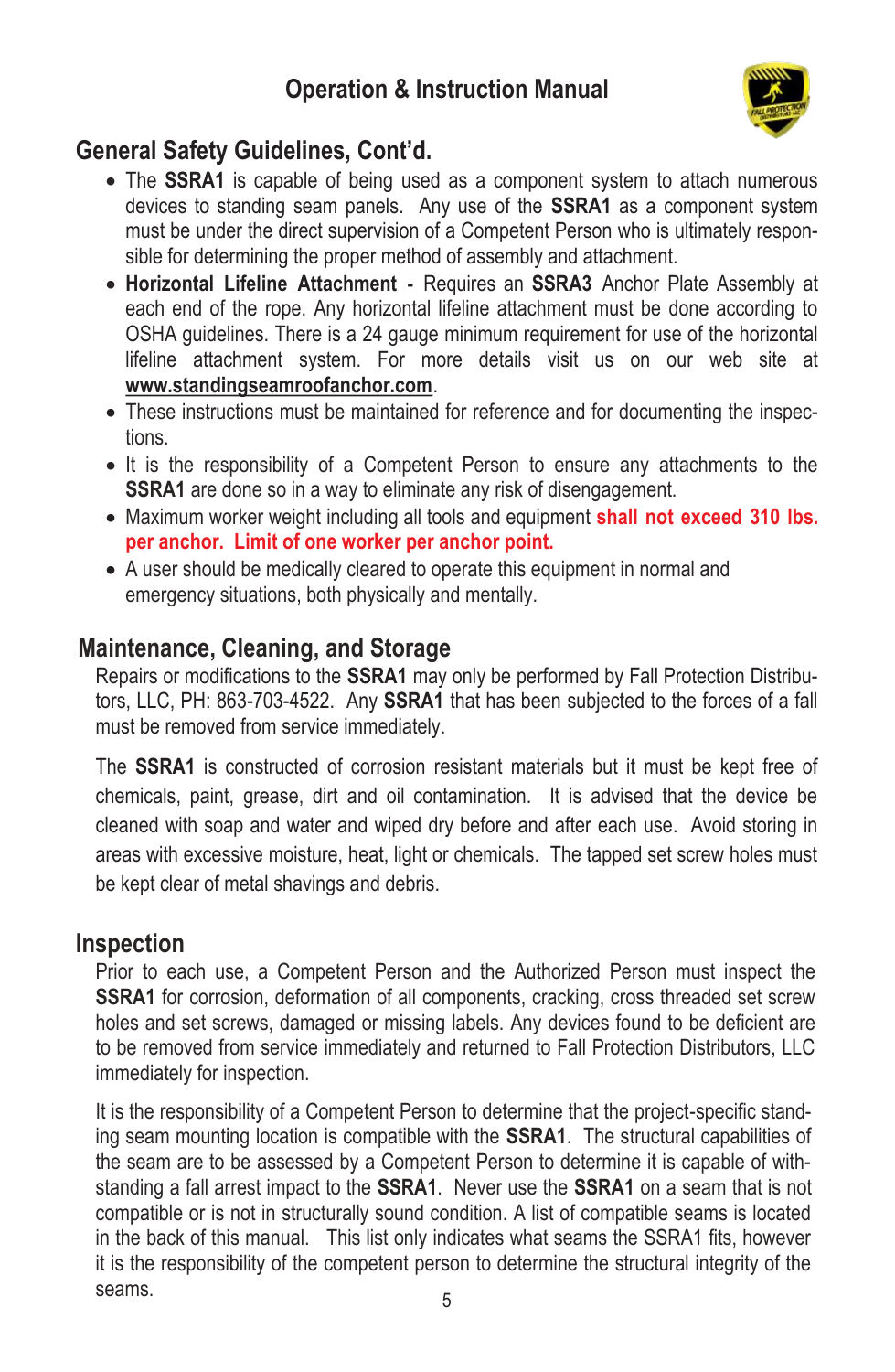

#### **Inspection, Cont'd.**

The **SSRA1** is to be inspected at least once every 6 months by a Competent Person and logged on the device inspection chart AND in this manual. Any **SSRA1** that has been subjected to the forces of a fall must be removed from service immediately.

#### **Product Specific Applications**

**Personal Fall Arrest: SSRA1** may be used as a personal fall arrest system to support a maximum of one worker with a max loaded weight of 310 lbs. The mounting location on the standing seam must be determined to be structurally capable of withstanding a fall arrest impact on the **SSRA1**. Maximum allowable freefall is 6' when using the supplied D-ring. Maximum allowable roof pitch in fall arrest is 12/12.

**Restraint: SSRA1** may be used as a worker restraint device with a 1,000 lbs. impact load on the attachment point. No freefall is allowed. Roof pitch is limited to 4/12 maximum.

#### **Under no circumstances is the maximum worker weight including tools and equipment to exceed 310 lbs.**

#### **Fall Clearance and Swing Falls**

A Competent Person is responsible for determining the proper location of the **SSRA1** to avoid swing fall injuries and to assure safe fall clearance. Fall clearance calculations must take into account all connectors, deceleration distance, deployed length of



all lanyards/SRL, user height, and all other mitigating factors. Swing falls must be avoided with a proper installation plan to eliminate such hazards. Workers should stay in line with the **SSRA1** whenever possible. The **SSRA1** is tested for falls in all directions, but it is of utmost importance to avoid swing falls when working to the side of the anchor and this should be avoided whenever possible.

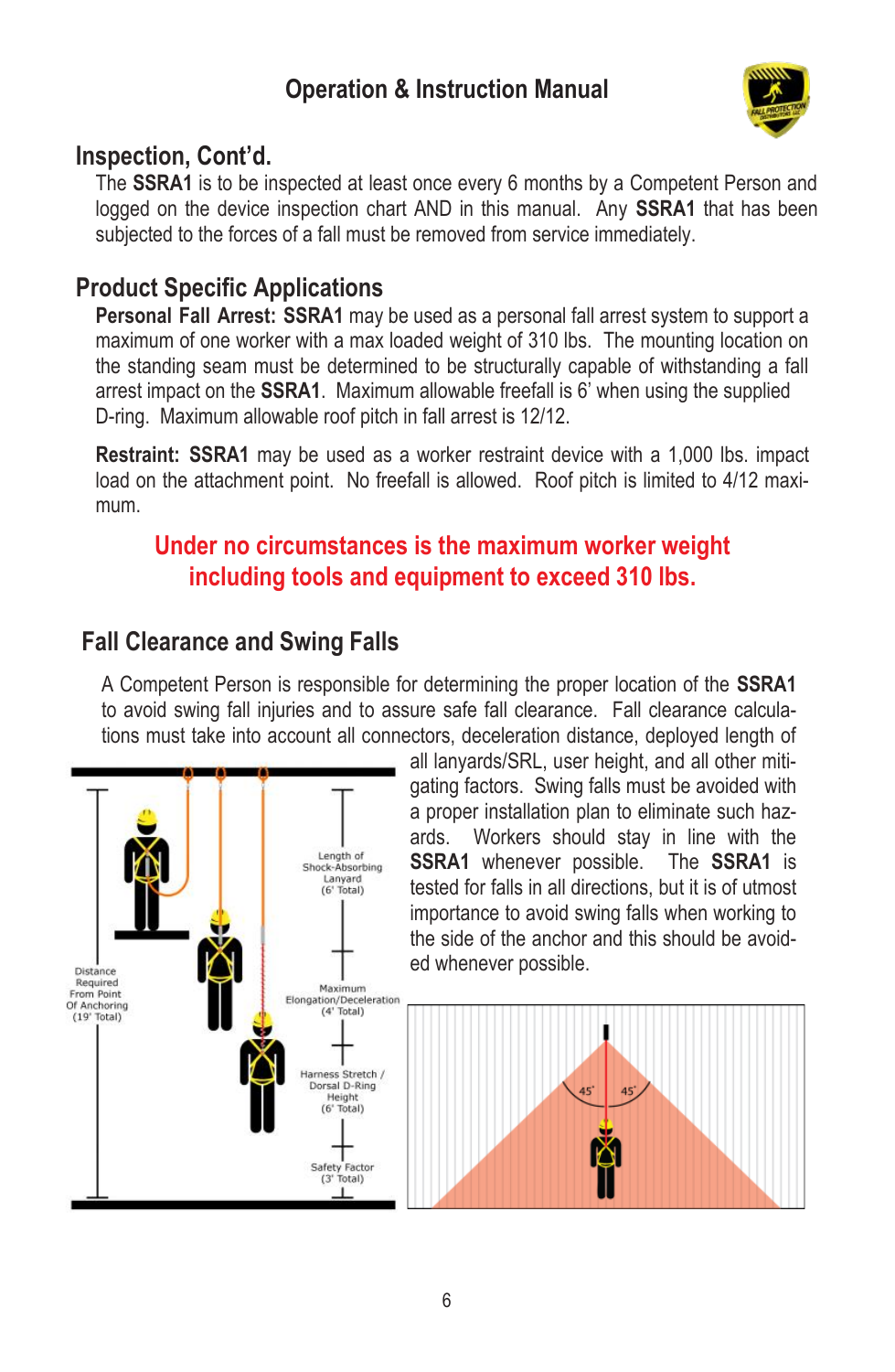

#### **Attachment Safety**

The **SSRA1** comes standard with a 5,000 lbs. compliant D-ring. Read and understand it's owner's manual prior to use. A maximum of one connector is allowed at a time onto the D -ring. A Competent Person must determine the best compatible connector to make the connection to the **SSRA1**'s D-ring. This connector must avoid any chance of a roll-out or self-opening of connectors. Compatible connectors are self-closing, self-locking, with minimum loads of 3,600 lbs. Connectors may not be snapped together in line and no other connector may be connected to the SSRA1 or to a lanyard that is secured to the Dring of the **SSRA1**. Only one connector is to be attached to the D-ring at any time to avoid overloading and roll-out. Do not use this device with non-compatible devices.

## **Components and Specifications**

Materials<sup>.</sup>

- T6 6061 Aluminum Anchor Body
- Stainless Steel Set Screws
- D-ring is forged plated steel

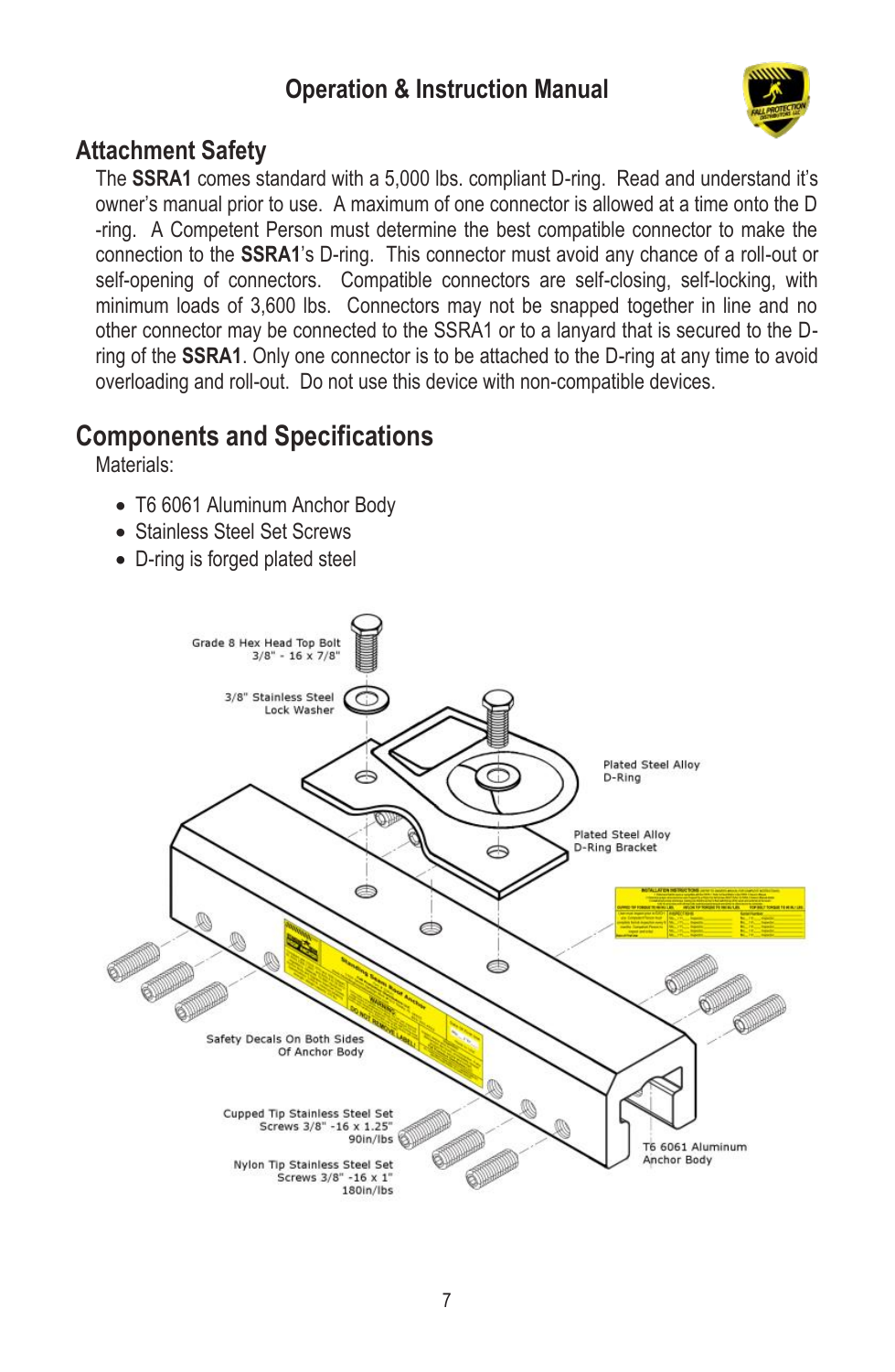

#### **Set Screw Description**

A Competent Person is responsible to select and determine the appropriate anchor location, connectors, and set screw type to be used. On 22 gauge panels, either the cup tipped set screws or the nylon tipped set screws may be used. On 24 gauge panels, nylon tipped set screws MUST be used. The standing seam mounting location for the **SSRA1** must be free of defects, dirt, debris, oil, grease, structural damage, fire damage, corrosion, and sharp objects. The **SSRA1** may only be used on compatible seams in serviceable condition as determined by a Competent Person. The **SSRA1** can be used with 2 types of set screws: Cupped tip and nylon tip. Proper attachment is made with either all 12 cupped tip or all 12 nylon tipped screws torqued to the recommended torque settings. It is important to never mix the different types of set screws. If any of the set screws are damaged in any way, contact Fall Protection Distributors, LLC 863.703.4522 [www.StandingSeamRoofAnchor.com](http://www.standingseamroofanchor.com/) to purchase replacements. No other type of set screws are permitted. Use of set screws other than those supplied by Fall Protection Distributors, LLC is prohibited and will void all warranties of the device.

| <b>Cupped Tipped Set Screws Installations:</b><br>Use the provided 12 stainless steel cupped tip screws. |  |
|----------------------------------------------------------------------------------------------------------|--|
| Cupped tip screws must be torqued to 90 in lbs.<br>22 Gauge panels ONLY                                  |  |
|                                                                                                          |  |

**Nylon Tipped Set Screws Installations**: Use 12 nylon tip set screws. This is a consumable item that requires replacement as the nylon tips wear out. **Nylon tip screws must be torqued to 180 in. lbs. 22 or 24 Gauge ~ Required on 24 Gauge**



#### **Installation**

Tools Needed For Installation:

- 9/16" Socket
- 3/16" Hex/Allen Bit With Pivoting Bit Holder
- Torque Wrench capable of measuring in IN/LBS
- Screw Gun or Ratchet

#### **Do not use Impact Gun to tighten set screws!**

Certain types of seams will stretch as the set screws are torqued. Set screws must be torque-checked with a torque wrench prior to each connection to ensure the seam has not stretched and lowered the torque setting. A torque wrench that reads in in/lbs and a 3/16" hex bit are required to properly install the anchor. It is imperative that the set screws be torqued to the correct level, not under-torqued and not over-torqued. Under-torquing will reduce the attachment strength of the **SSRA1** and over-torquing can damage the seams. Failure to choose the correct set screws and torque setting could result in serious injury or death. The **SSRA1** are designed for use on standing seam panels **ONLY.** The **SSRA1** must be positioned a minimum of 6' from any fall hazard or roof edge. A minimum of 144 square feet of roof area is required for attachment.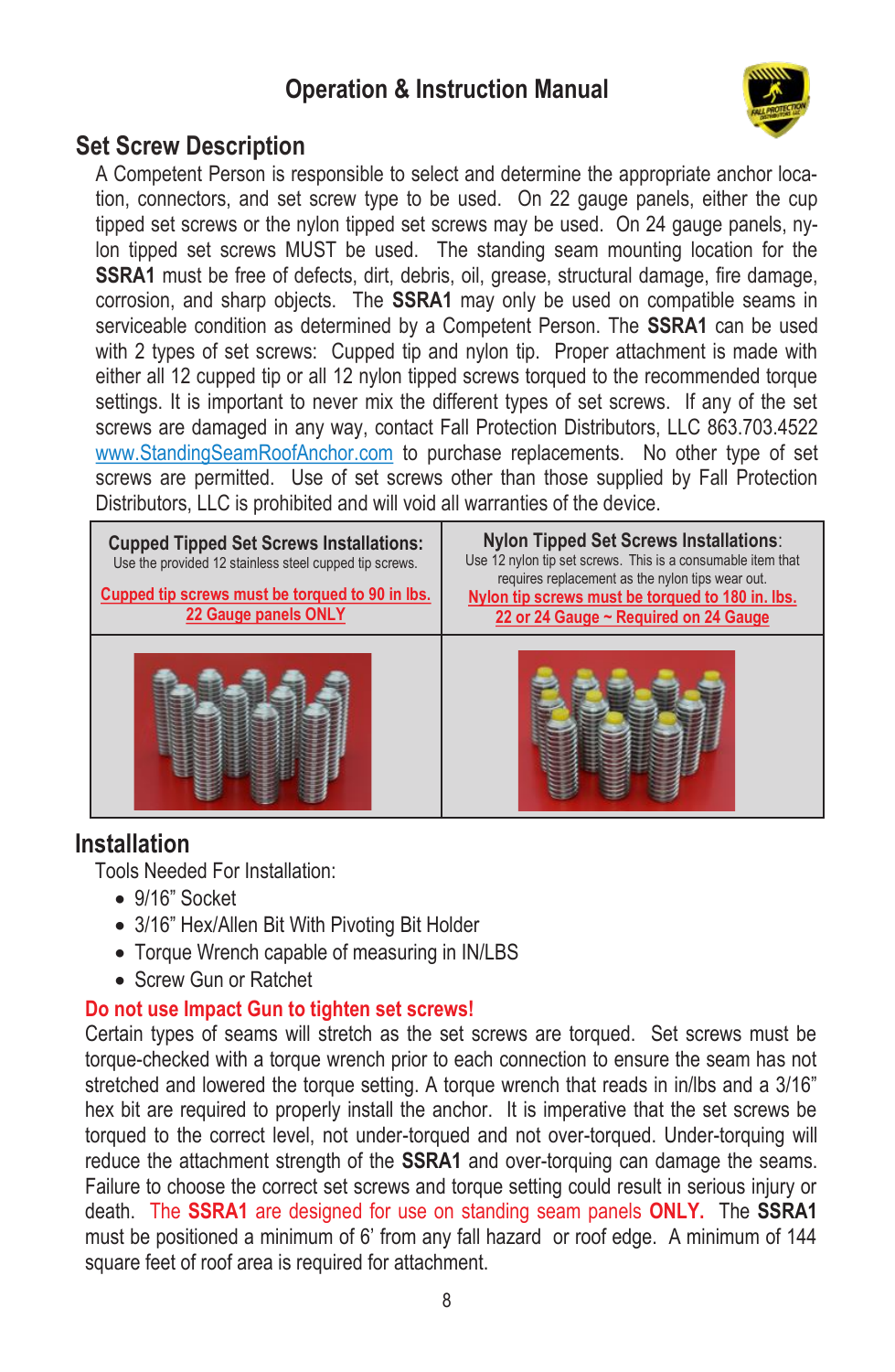

## **Installation, Cont'd.**

Before going up on the roof, torque-check the 2 top bolts with a 9/16" socket to 90 in/lbs. Then load the 12 matching set screws (cupped tip or nylon tip) in clamp body by screwing into threaded holes with tips pointing inwards and the female hex end pointing outwards. Be careful not to cross thread set screws as this would force the anchor to be permanently taken out of service.

Refer to list of seams to determine compatibility with the **SSRA1** prior to use. This list is in the back of this owner's manual and online at [www.StandingSeamRoofAnchor.com.](http://www.standingseamroofanchor.com/) Do not use this device on any seam not on this list. Do not use this device on batten strip seams unless the set screws are in contact with the actual seam of the panel, not the batten cover. The compatibility chart lists seams that the SSRA1 will attach to, but it is the ultimate responsibility of the competent person to determine if the roof system is structurally sound for attachment.

- 1. Loosen all 12 set screws wide enough to allow the anchor body to set down over the seam. (See Picture 1)
- 2. Position the tips of set screws on one side of the anchor so they are in a straight row about halfway across the clamp opening. (See Picture 2)
- 3. Use screw gun or ratchet with pivoting bit holder and 3/16" hex bit to tighten set screws on the opposite side of the anchor, making sure that the anchor stays centered and flat on the seam. **DO NOT USE IMPACT GUN!**

(See Picture 3)

4. Be sure the screw gun clutch is set to avoid over tightening the set screws, final torquing should always be done with a torque wrench. All 12 set screws should be torque -checked twice prior to use, to ensure the seam has not stretched (See Picture 4)

## *Cupped tip 90 in/lbs. Nylon tip 180 in. lbs.*

The **SSRA1** is now ready to attach a compatible PFAS connector to the D-ring. (See Picture 5).

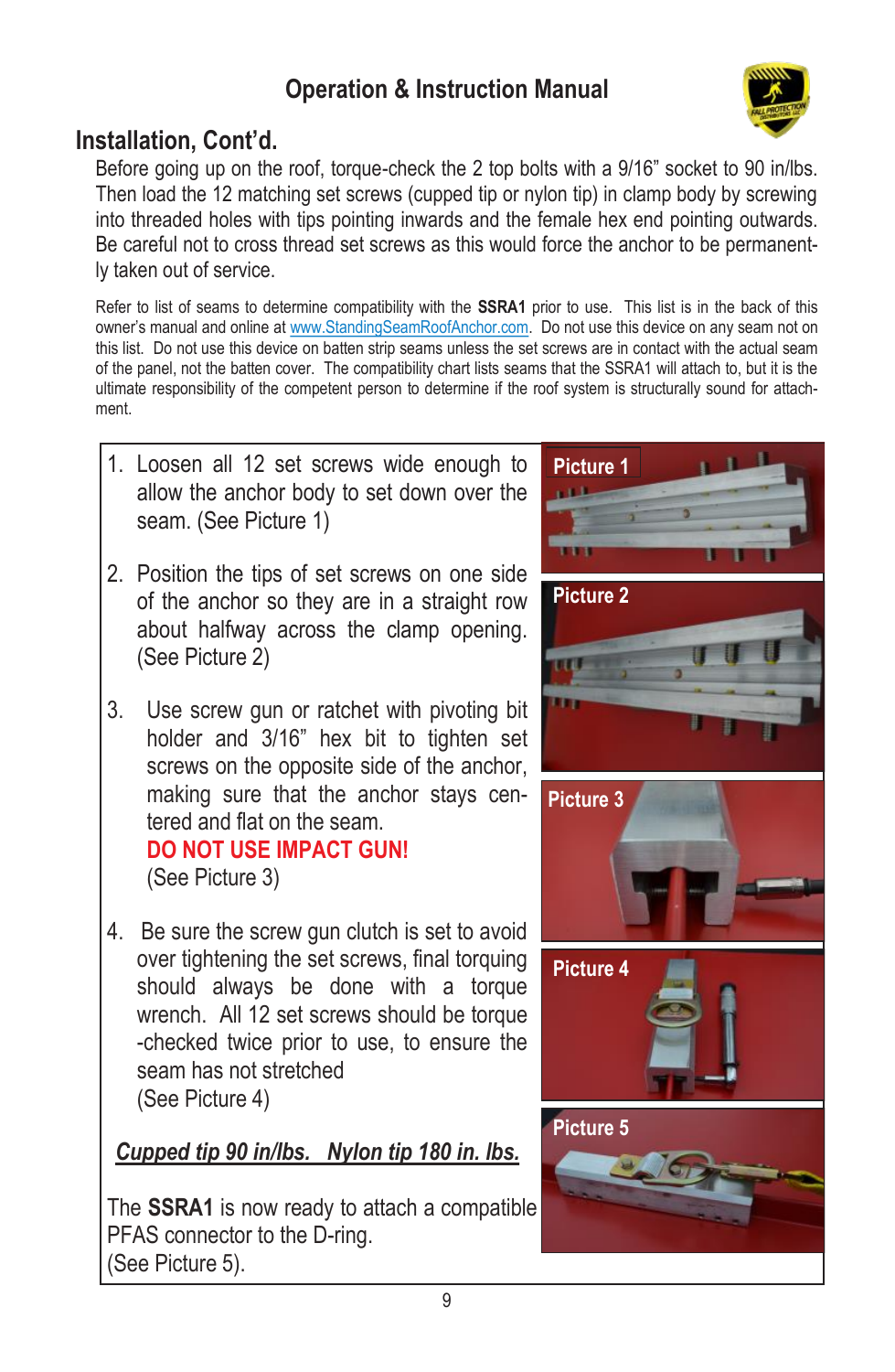

### **Reproduction of device labels**

## **DO NOT REMOVE THESE LABELS FROM THE DEVICE**

If they are removed, they must be replaced immediately by contacting Fall Protection Distributors, LLC 863.703.4522. Refer to page 6 for decal location on device.

## **5"w x 1.5"h**



| <b>INSTALLATION INSTRUCTIONS</b> (REFER TO OWNER'S MANUAL FOR COMPLETE INSTRUCTIONS)<br>1. Determine that the seam is compatible with the SSRA-1. Refer to Panel Compatibility Chart In The SSRA-1 Owner's Manual.<br>Patent #<br>2. Determine proper set screw to be used. Cupped Tip or Nylon Tip Set Screws ONLY! Refer To SSRA-1 Owner's Manual details.<br><b>US D629,679</b><br>3. Install all set screws and torque, making sure that the anchor is flush with the top of the seam and centered on the seam.<br>4. All 12 set screws and both top bolts must be properly torqued and will be re-checked prior to connection. |                                                                                                  |                                 |  |  |  |  |
|-------------------------------------------------------------------------------------------------------------------------------------------------------------------------------------------------------------------------------------------------------------------------------------------------------------------------------------------------------------------------------------------------------------------------------------------------------------------------------------------------------------------------------------------------------------------------------------------------------------------------------------|--------------------------------------------------------------------------------------------------|---------------------------------|--|--|--|--|
|                                                                                                                                                                                                                                                                                                                                                                                                                                                                                                                                                                                                                                     | CUPPED TIP TORQUE TO 90 IN./LBS. NYLON TIP TORQUE TO 180 IN./LBS. TOP BOLT TORQUE TO 90 IN./LBS. |                                 |  |  |  |  |
| User must inspect prior to EACH                                                                                                                                                                                                                                                                                                                                                                                                                                                                                                                                                                                                     | <b>INSPECTIONS</b>                                                                               | <b>Serial Number</b>            |  |  |  |  |
| use. Competent Person must                                                                                                                                                                                                                                                                                                                                                                                                                                                                                                                                                                                                          | $Mo$ / $Yr$<br>Inspector                                                                         | $Mo$ / $Yr$<br>Inspector        |  |  |  |  |
| complete formal inspection every 6                                                                                                                                                                                                                                                                                                                                                                                                                                                                                                                                                                                                  | Mo / Yr<br>Inspector                                                                             | Mo / Yr Inspector               |  |  |  |  |
| months. Competent Person to                                                                                                                                                                                                                                                                                                                                                                                                                                                                                                                                                                                                         | Mo / Yr<br>Inspector                                                                             | Inspector<br>$Mo$ / $Yr$        |  |  |  |  |
| inspect and initial.                                                                                                                                                                                                                                                                                                                                                                                                                                                                                                                                                                                                                | $Mo$ / $Yr$<br>Inspector                                                                         | <b>Inspector</b><br>$Mo$ / $Yr$ |  |  |  |  |
| <b>Date of First Use:</b>                                                                                                                                                                                                                                                                                                                                                                                                                                                                                                                                                                                                           | Inspector<br>Mo / Yr                                                                             | Inspector<br>$Mo$ / $Yr$        |  |  |  |  |

## **Inspection Log**

**User must inspect prior to EACH use. Competent Person other than user must complete formal inspection at least every 6 months. Competent Person to inspect and initial.**

Date of First Use:

**Product lifetime is indefinite as long as it passes pre-use and Competent Person inspections.**

**This inspection log must be specific to one Standing Seam Roof Anchor.**

|      | Jan | Feb | Mar | Apr | May | Jun | Jul | Aug | Sept | Oct | Nov | Dec |
|------|-----|-----|-----|-----|-----|-----|-----|-----|------|-----|-----|-----|
| Year |     |     |     |     |     |     |     |     |      |     |     |     |
| Year |     |     |     |     |     |     |     |     |      |     |     |     |
| Year |     |     |     |     |     |     |     |     |      |     |     |     |
| Year |     |     |     |     |     |     |     |     |      |     |     |     |
| Year |     |     |     |     |     |     |     |     |      |     |     |     |

**If equipment fails inspection IMMEDIATELY REMOVE FROM SERVICE.**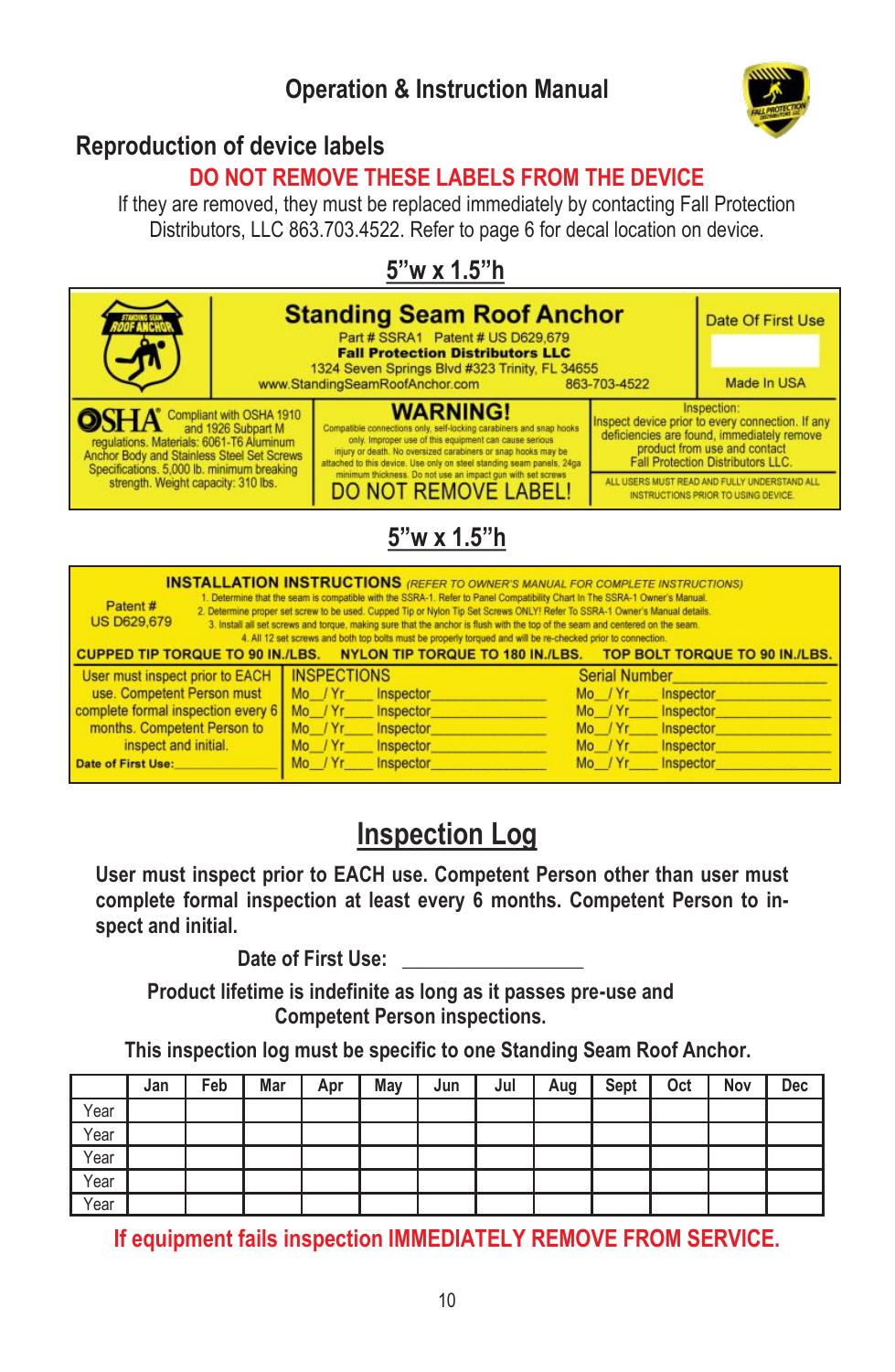

#### **Limited Lifetime Warranty**

THIS LIMITED WARRANTY IS ACTION MANUFACTURING, LLC AND FALL PRO-TECTION DISTRIBUTORS, LLC SOLE AND EXCLUSIVE WARRANTY REGARD-ING THE PRODUCT AND IS IN LIEU OF ANY OTHER WARRANTY, WHETHER EXPRESS OR IMPLIED, INCLUDING ANY WARRANTY OF MECHANTABILITY, FITNESS FOR A PARTICULAR PURPOSE, OR ANY OTHER WARRANTY OF QUALITY. ALL WARRANTIES OTHER THAN THIS LIMITED WARRANTY (INCLUDING ALL IMPLIED WARRANTIES LISTED IN THE PREVIOUS SEN-TENCE) ARE EXPRESSLY EXCLUDED AND DISCLAIMED. TO THE EXTENT LOCAL LAW PROVIDES THAT ANY IMPLIED WARRANTIES MAY BE NOT EX-CLUDED OR DISCLAIMED, THOSE WARRANTIES ARE LIMITED IN DURATION TO THE SHORTER OF (i) THE DURATION OF THE EXPRESS WARRANTY PRO-VIDED IN THIS LIMITED WARRANTY FOR (ii) THE SHORTEST DURATION RE-QUIRED BY LOCAL LAW.

IN NO CASE WILL ACTION MANUFACTURING LLC OR FALL PROTECTION DIS-TRIBUTORS, LLC BE LIABLE TO ANY PERSON OR ENTITY FOR PROPERTY DAMAGE OR PERSONAL INJURY IN TORT (INCLUDING NEGLIGENCE AND STRICT LIABILITY), CONTRACT, WARRANTY, OR OTHERWISE FOR DIRECT, INDIRECT, SPECIAL, INCIDENTAL, PUNITIVE, CONSEQUENTIAL OR OTHER DAMAGES OR LOSSES, INCLUDING BUT NOT LIMITED TO DAMAGE FOR LOSS OF BUSINESS OR ITS CONTENTS OF ANY OTHER LOSS, REGARDLESS OF THE CAUSE OF SUCH DAMAGE AND WHETHER OR NOT CAUSED BY OR RE-SULTING FROM THE NEGLIGENCE OF ACTION MANUFACTURING LLC OR FALL PROTECTION DISTRIBUTORS, LLC, EVEN IF ACTION MANUFACTURING LLC AND FALL PROTECTION DISTRIBUTORS, LLC HAS BEEN ADVISED OF THE POSSIBILITY OF SUCH DAMAGES OR LOSSES. ACTION MANUFACTUR-ING LLC and FALL PROTECTION DISTRIBUTORS, LLC'S TOTAL LIABILITY FOR ALL CLAIMS OF ANY KIND WILL NOT EXCEED THE PUCHASE PRICE PAID TO FALL PROTECTION DISTRIBUTORS, LLC FOR THE PRODUCT IN QUESTION.

No representative, dealer, reseller, employee, installer or any other person is authorized to make, modify or change this limited lifetime warranty or make any other warranty, representation or promise on behalf of Action Manufacturing LLC or Fall Protection Distributors, LLC with respect to the Product. No term or condition other than those stated in this limited lifetime warranty and no agreement or understanding, whether oral or written, in any way purporting to modify or change this limited lifetime warranty will be binding on Action Manufacturing LLC or Fall Protection Distributors, LLC, unless made in writing and signed by the President or Vice President of Action Manufacturing LLC and President or CEO of Fall Protection Distributors, LLC.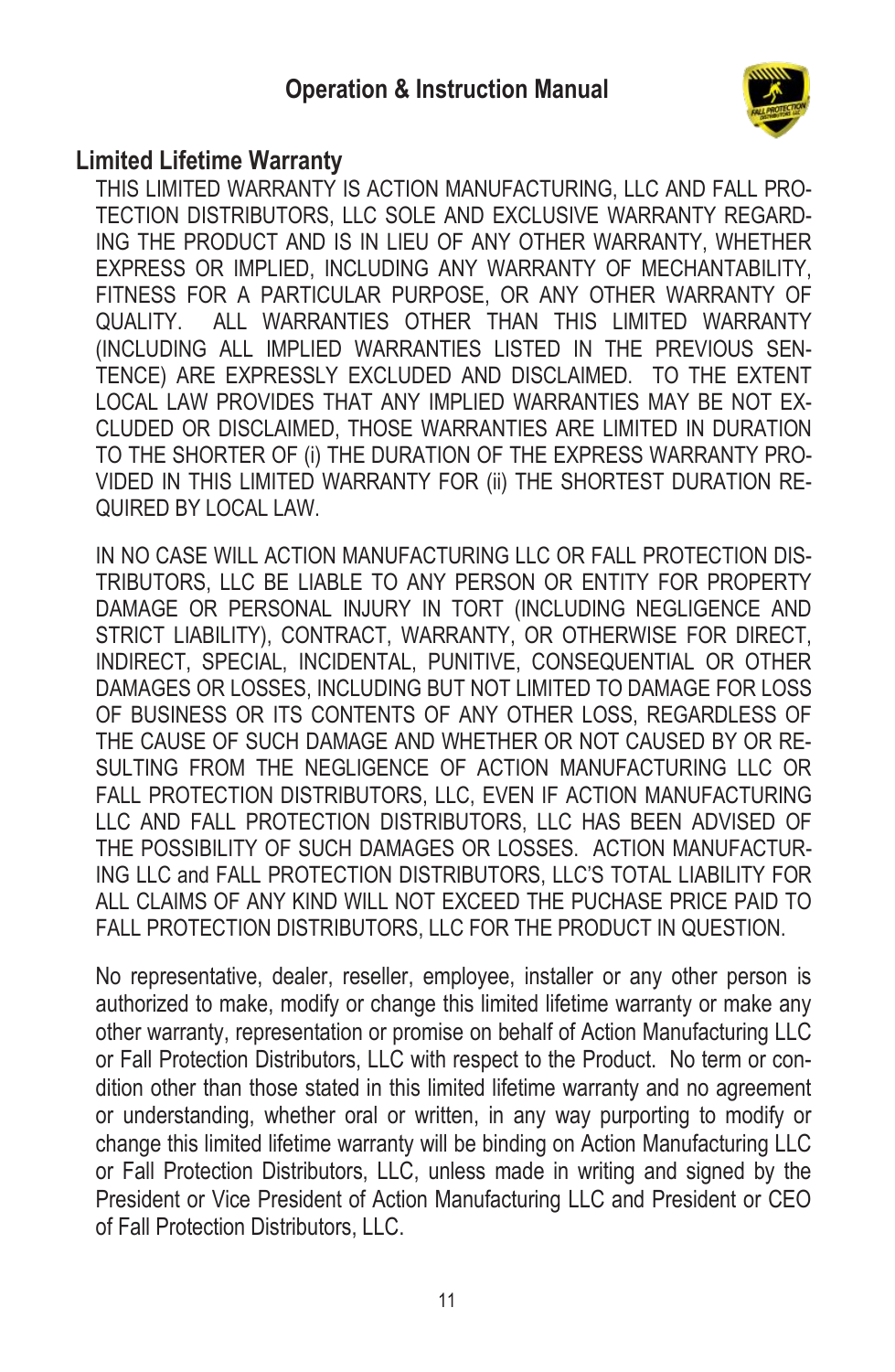

#### **Choice of Law**

This limited lifetime warranty will be interpreted exclusively under the laws of the state of Florida.

Equipment offered by Fall Protection Distributors, LLC is warranted against factory defects in workmanship and materials for the lifetime of the original owner as long as it remains in care, control, and custody of original purchaser of the device, is properly maintained, and has been inspected every 6 months as required. Inspections are required to be logged in the owner's manual AND on the device sticker. This warranty does not cover any condition or damage resulting from circumstances beyond the control of Fall Protection Distributors, LLC including the following: Acts of God, explosions, fire, snow and ice impacts or drifting, environmental contamination such as excessive salt spray or chemical exposure, panel scratching or abrading during and after installation or in the event of a fall.

#### **Notification of claim; Right of Fall Protection Distributors, LLC to inspect.**

Fall Protection Distributors, LLC is to be notified in writing within 10 business days of any alleged condition or material defect and must be given the opportunity to inspect said condition/defect. All decisions to repair or replace any defective items are at the sole discretion of Fall Protection Distributors, LLC and are final and binding on all parties. It is the sole responsibility of the owner to ship the defective equipment to and from the service center for evaluation and determination of repair/replacement. Equipment that has been damaged from abuse, chemical exposure, abuse, transport damage, etc is not covered under this warranty. Products that have not been properly maintained and inspected will not be repaired under warranty as the warranty becomes void if the device is not properly inspected every 6 months. Fall Protection Distributors, LLC makes all final decisions regarding condition and repair/ replacement of products and components.

**Corporate Office** 7436 Evesborough Lane New Port Richey, FL 34655 **Warehouse/Shipping** 671 Willow St. Lemoyne, PA 17043

#### Ph: **(863) 703-4522** Email: **sales@fallpd.com** Web: **www.StandingSeamRoofAnchor.com**

Limitation of Liability: In no event will Action Manufacturing LLC or Fall Protection Distributors, LLC be liable for any indirect, incidental, special, or consequential damages including, but not limited to loss of profits, in any way related to the products regardless of the legal theory asserted.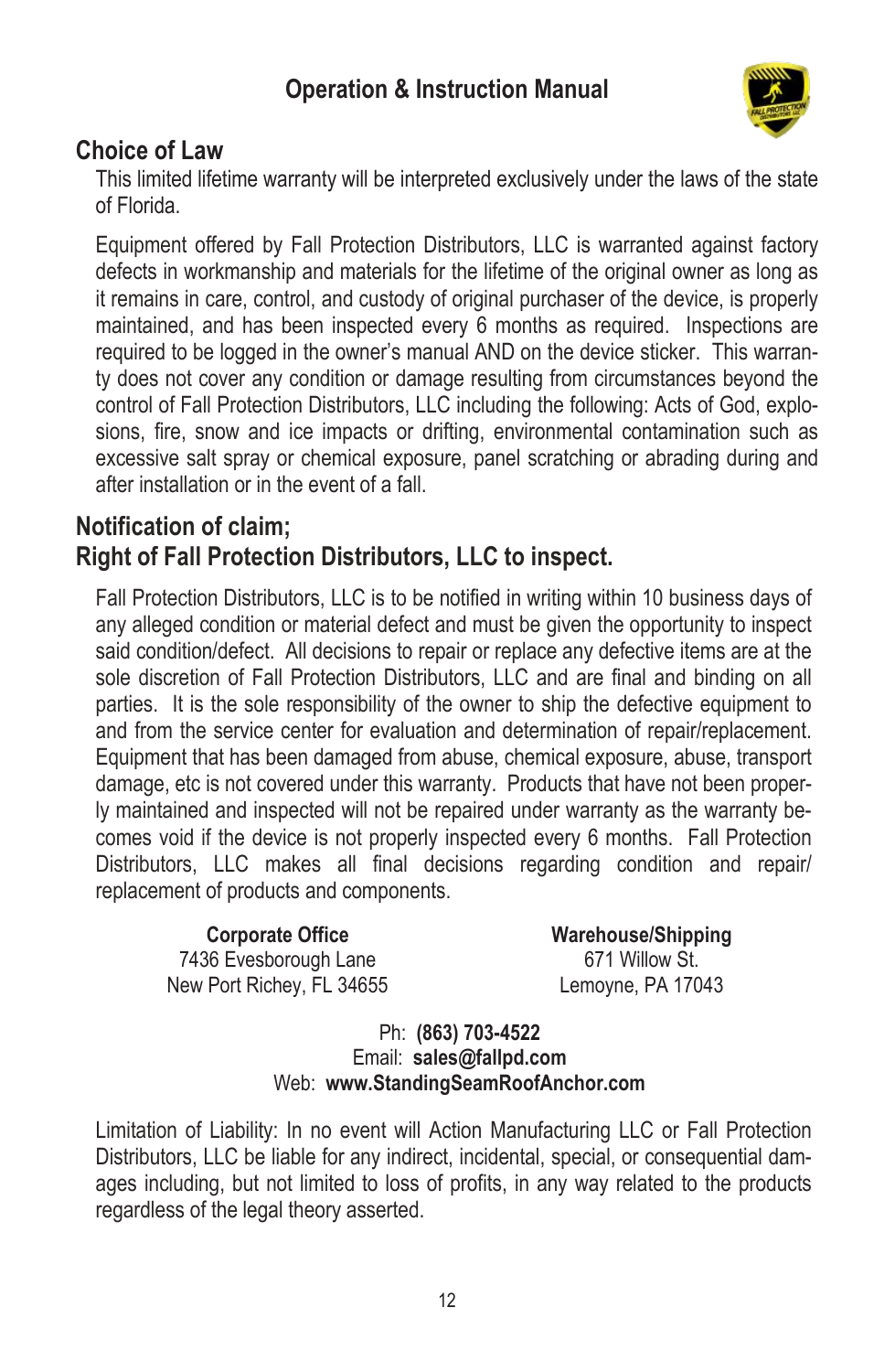

## **Panel Compatibility Chart ~ STEEL PANELS ONLY ~ 24 Gauge minimum thickness!**<br>Panel Compatibility Chart is provided only as a reference for what the SSRA1 will physically mount to. This list makes no determination as to t structurally capable of withstanding an impact in the event of a fall. **Manufacturer Panel Type Gauge Manufacturer Panel Type Gauge** A&S BattenLok HS 22/24 ga. Bridger Steel Tru-Snap 1", 1.5", 1.75" 22/24 ga A&S SuperLok 22/24 ga. Bridger Steel Structural Mech. 2" 22/24 ga. A&S DoubleLok 22/24 ga. Bridger Steel Nail Strip 1" and 1.5" 24 ga.

| A&S                                                                  | DoubleLok                             | 22/24 ga.   | Bridger Steel                      | Nail Strip 1" and 1.5"      | 24 ga.     |
|----------------------------------------------------------------------|---------------------------------------|-------------|------------------------------------|-----------------------------|------------|
| A&S                                                                  | JItra-Dek                             | 22/24 ga.   | <b>Bryer Company</b>               | TBC-Ultra                   | 22/24 ga.  |
| A&S                                                                  | CFR 30", 36", 42"                     | 22/24 ga.   | <b>Bryer Company</b>               | TBC-Superseam               | 22/24 ga.  |
| A&S                                                                  | OuraSeal Seam/DuraSeal Snap           | 22/24 ga.   | <b>Bryer Company</b>               | TBC-SuperCurve              | 22/24 ga.  |
| AB Martin Roofing                                                    | ABSeam 19.5                           | 24 ga.      | <b>Butler</b>                      | MR-24                       | 22/24 ga.  |
| AB Martin Roofing                                                    | ABM 1" Nail Strip                     | 24 ga.      | Butler                             | Genesis 360                 | 24 ga.     |
| <b>ACI Metal Roofing</b>                                             | SnapLok                               | 24 ga.      | <b>Butler</b>                      | <b>CMR-24</b>               | 22/24 ga.  |
| <b>ACI Metal Roofing</b>                                             | Stratoshield                          | 22/24 ga.   | <b>Butler</b>                      | VSR II                      | 24 ga.     |
| <b>ACI Metal Roofing</b>                                             | JitraLok                              | 22/24 ga.   | Carlisle Syntec                    | CM 175SL/CM 150SL Snap Lock | 22/24 ga.  |
| AEP Span                                                             | Design Span hp                        | 22/24 ga.   | Carlisle Syntec                    | CM 200S/CM 150 SS           | 22/24 ga.  |
| AEP Span                                                             | Span Lok                              | 22/24 ga.   | CBC Steel Buildings by Nucor       | MS-24                       | 24 ga min. |
| AEP Span                                                             | SpanSeam                              | 22/24 ga.   | CBC Steel Buildings by Nucor       | SS-24                       | 24 ga min  |
| AEP Span                                                             | Multilok                              | 24 ga.      | Ceco Buildings                     | Double-Lok                  | 22/24 ga.  |
| AEP Span                                                             | Skyline / Skyline hp                  | 24 ga.      | Ceco Buildings                     | BattenLok HS                | 22/24 ga.  |
| AEP Span                                                             | Snap Seam                             | 22/24 ga.   | Ceco Buildings                     | SuperLok                    | 24 ga.     |
| <b>AEP Span</b>                                                      | <b>Sterling Roof System</b>           | 22/24 ga.   | Ceco Buildings                     | CRP / CLP / CXP             | 24 ga.     |
| AEP Span                                                             | High Seam                             | 24 ga.      | Central States Manufacturing       | Central Snap                | 22/24 ga.  |
| Agway Metals                                                         | AR Standing Seam, NS, SL              | 22/24 ga.   | Central States Manufacturing       | Central Span                | 22/24 ga.  |
| Alcan                                                                | Snap Lock 1" and 1.5"                 | 24/22 ga.   | Central States Manufacturing       | Central Seam Plus           | 22/24 ga.  |
| Alcan                                                                | Mechanical Lock 1" & 1.5"             | 24/22 ga.   | Central States Manufacturing       | Central Loc                 | 22/24 ga.  |
| American Buildings by Nucor                                          | Seam-Loc                              | 22/24 ga.   | Central Texas Metal Roofing Supply | ShurLoc 150, 175, 200, 300  | 22/24 ga.  |
| American Buildings by Nucor                                          | oc/Seam/Loc Seam 360                  | 22/24 ga.   | Central Texas Metal Roofing Supply | SpanLoc 100, 150, 200, 300  | 22/24 ga.  |
| American Buildings by Nucor                                          | Standing Seam II                      | 22/24 ga.   | Centria                            | SRS-2 / SRS-3               | 18-24 ga.  |
| American Buildings by Nucor                                          | Standing Seam 360                     | 22/24 ga.   | Centria                            | <b>SDP Series</b>           | 24 ga.     |
| American Construction Metals ACM                                     | Kenloc, Stayloc, Mechloc              | 24 ga.      | Chief Buildings                    | MSC Panel                   | 22/24 ga.  |
| AMS-Arch. Metal Solutions                                            | ArmorLock/SnapLock/ProLock            | 22/24 ga.   | Chief Buildings                    | MVF/MVP                     | 24 ga.     |
| Architectural Building Components/McElroy 138T, 238T                 |                                       | 24 ga. min. | Chief Buildings                    | STC Panel                   | 22/24 ga.  |
| Architectural Building Components/McElroy Permaseam Interlock        |                                       | 24 ga. min. | <b>Classic Roofing Systems</b>     | <b>CR-S 25</b>              | 22/24 ga.  |
| Architectural Building Components/MeElroy Maxima ADV                 |                                       | 24 ga. min. | Classic Roofing Systems            | CR-S 38                     | 22/24 ga.  |
| Architectural Metal Products                                         | See Ultra Seam                        |             | Coated Metals Group CMG            | Ultra-Seam                  | 22/24ga.   |
| AMSI-Architectural Metal Specialties, Inc AMS-200 2" Mechanical Seam |                                       | 22/24 ga.   | Coated Metals Group CMG            | Ultra-Snap                  | 22/24 ga.  |
| AMSI-Architectural Metal Specialties, Inc AMS175 1-3/4" Snap-Lock    |                                       | 22/24 ga.   | Coated Metals Group CMG            | Ultra-Snap                  | 22/24 ga.  |
| AMSI-Architectural Metal Specialties, Inc Peterson Tite-Loc          |                                       | 22/24 ga.   | Coated Metals Group CMG            | Ultra-Flange 1" and 1.5"    | 24 ga.     |
| AMSI-Architectural Metal Specialties, Inc Peterson Tite-Loc HS       |                                       | 22/24 ga.   | Copper Sales                       | <b>See Firestone</b>        |            |
| AMSI-Architectural Metal Specialties, Inc Peterson Tite-Loc Plus     |                                       | 22/24 ga.   | Corle Building Systems             | Seam-Lok                    | 22/24 ga.  |
| ASP-Arch. Sheetmetal Prod.                                           | <b>SL Series/ML Series/MLC Series</b> | 24 ga.      | Corle Building Systems             | Verticle-Lok                | 22/24 ga.  |
| <b>ASC Building Products</b>                                         | See AEP Span                          |             | Corle Building Systems             | Snap-Seal                   | 22/24 ga.  |
| ATAS                                                                 | Dutch Seam                            | 22/24 ga.   | Corus, Inc.                        | See KalZip                  |            |
| ATAS                                                                 | Field-Lok FLL 1", 1.5", 2", 2-3/8"    | 22/24 ga.   |                                    | <b>Custom Bilt Metals</b>   | 24 ga.     |
| <b>Bax Steel</b>                                                     | Bax-Lock                              | 22/24 ga.   | Custom Bilt Metals                 | CB-150                      | 22/24 ga.  |
| <b>BC Steel Buildings</b>                                            | BCL-24-SD                             | 22/24 ga.   | Custom Bilt Metals                 | CB-100                      | 24 ga.     |
| <b>BC Steel Buildings</b>                                            | BCL-24-MS                             | 22/24 ga.   | Custom Bilt Metals                 | SL-1750                     | 24 ga.     |
| <b>Behlen Building Systems</b>                                       | Roll-Lock/Triple-Lock/Quadri-Lock     | 22/24 ga.   | Custom Bilt Metals                 | SL-100                      | 24 ga.     |
| <b>Behlen Building Systems</b>                                       | ZL-24/Triple-Lock/Quadri-Lock         | 22/24 ga.   | Custom Bilt Metals                 | SLZ 1000/1500               | 24 ga.     |
| Bemo                                                                 | Bemo Roof                             | 24 ga.      | Dean Steel Buildings, Inc.         | Pro Seam and Pro Lok        | 22/24 ga.  |
| Berridge                                                             | High Seam Tee-Panel                   | 24 ga.      | Dimensional Metals, Inc.           | Tee-Lock TL25               | 24 ga.     |
| Berridge                                                             | Cee-Lock                              | 22/24 ga.   | Dimensional Metals, Inc            | Span-Lock SL25 and SL20     | 22/24 ga.  |
| Berridge                                                             |                                       |             |                                    |                             |            |
|                                                                      | Zee-Lock                              | 22/24 ga.   | Dimensional Metals, Inc.           | Inter-Lock IL20             | 22/24 ga.  |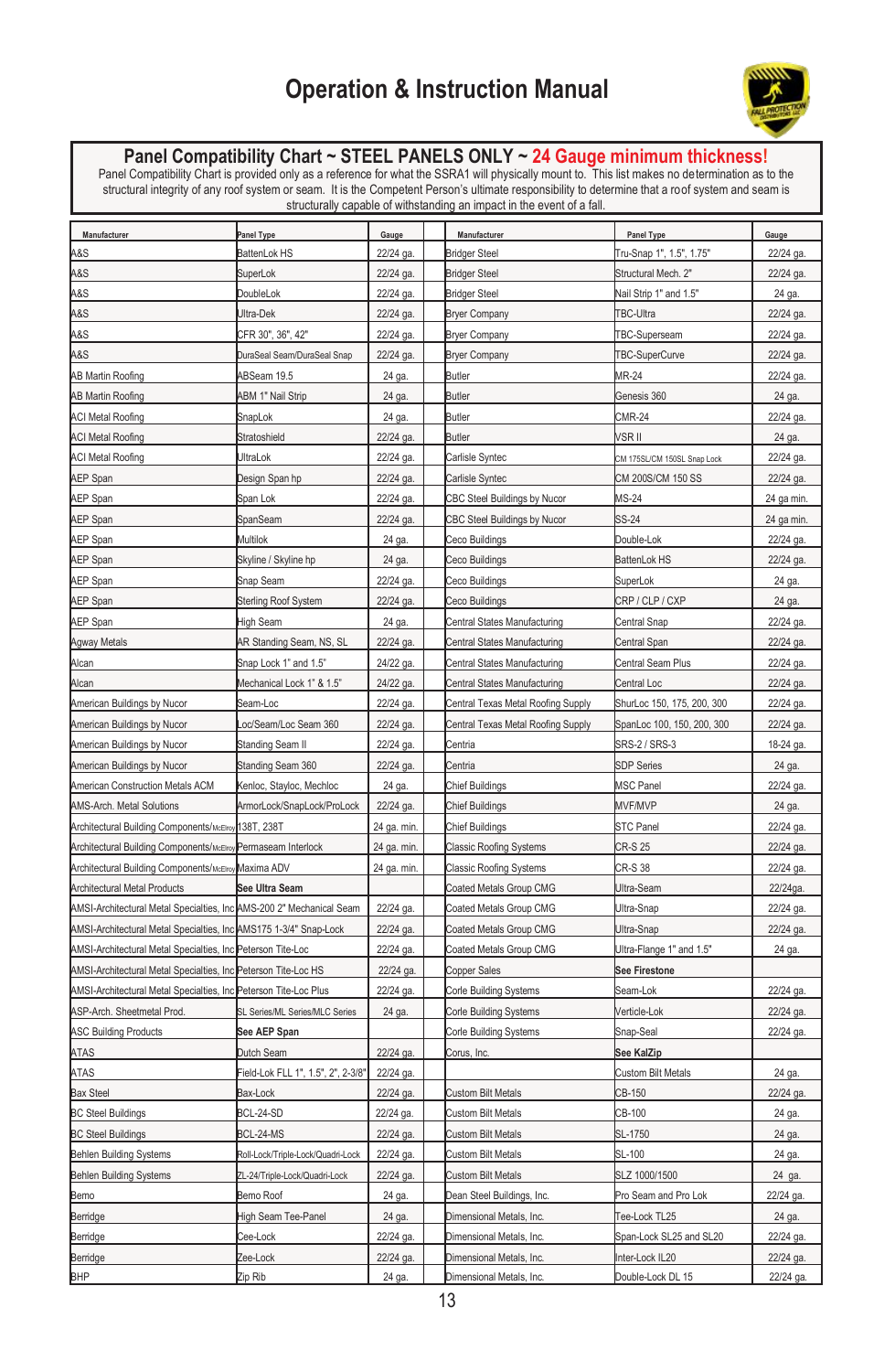

**Panel Compatibility Chart ~ STEEL PANELS ONLY ~ 24 Gauge minimum thickness!**<br>Panel Compatibility Chart is provided only as a reference for what the SSRA1 will physically mount to. This list makes no determination as to t

| Manufacturer                        | <b>Panel Type</b>          | Gauge                  | Manufacturer                    | Panel Type                      | Gauge            |
|-------------------------------------|----------------------------|------------------------|---------------------------------|---------------------------------|------------------|
| Dimensional Metals, Inc.            | Snap-On-Seam SS10 and SS15 | 22/24 ga.              | Knudson Mfg                     | <b>KR-18</b>                    | 22/24 ga         |
| Dimensional Metals, Inc.            | Nail-Strop NS10 & NS15     | 24 ga.                 | Knudson Mfg                     | KR-20                           | 24 ga. steel     |
| <b>Drexel Metals</b>                | 100SS and 150SS            | 22/24 ga.              | ysaght                          | ongline 305                     | 22/24 ga.        |
| Drexel Metals                       | 200S                       | 22/24 ga               | <b>MBCI</b>                     | BattenLok/BattenLok HS          | 22/24 ga.        |
| <b>Drexel Metals</b>                | <b>100NS</b>               | 24 ga.                 | <b>MBCI</b>                     | OoubleLok/LokSeam               | 22/24 ga.        |
| <b>Drexel Metals</b>                | 50SL & 175S Snap Lock      | 22/24 ga.              | <b>MBCI</b>                     | SuperLok/Ultradek               | 22/24 ga.        |
| <b>Drexel Metals</b>                | 450, 450SL, 550S           | 24 ga.                 | McElroy Metal                   | 38T/238T                        | 22/24 ga.        |
| Drexel Metals                       | DMC 210S Armco Type        | 22/24 ga.              | McElroy Metal                   | nstaloc                         | 24 ga.           |
| Englert                             | A1000, A1100               | 22/24 ga.              | McElroy Metal                   | MasterLok-90/FS                 | 22/24 ga.        |
| Englert                             | A1300, A1301, A1500        | 22/24 ga.              | McElroy Metal                   | Maxima                          | 22/24 ga.        |
| Englert                             | S2000, 2400, S2500         | 22/24 ga               | McElroy Metal                   | Medallion-Lok                   | 22/24 ga         |
| Englert                             | S3000 T-Seam               | 24 ga.                 | McElroy Metal                   | Meridian                        | 24 ga            |
| Englert                             | Everloc Nailstrip          | 24 ga.                 | Merchant & Evans                | Zip Rib                         | 24 ga. Min.      |
| Englert                             | EverSeam                   | 24 ga.                 | Merchant & Evans                | Zip-Lok                         | 22/24 ga.        |
| Fab Tech, Inc.                      | Seam-Lok                   | 22/24 ga               | Merchant & Evans                | #305                            | 22/24 ga         |
| Fab Tech, Inc.                      | Snap-Seal                  | 22/24 ga.              | Merchant & Evans                | #306                            | 24 ga.           |
| Fabral                              | -1/2" SSR & 2-1/2" SSR     | 24 ga. min.            | <b>Mesco Building Solutions</b> | )ouble-Lok/Ultra-Dek            | 22/24 ga         |
|                                     |                            |                        |                                 | Magna-Loc, Magna-Loc 180,       |                  |
| Fabral                              | Stand 'N Seam              | 22/24 ga               | Metal Sales                     | Curved Magna-Loc                | 22/24 ga.        |
| Fabral                              | Powerseam                  | 22/24 ga.              | Metal Sales                     | /ertical Seam                   | 22/24 ga.        |
| Fabral                              | Thin Seam & Slim Seam      | 22/24 ga               | Metal Sales                     | Seam-Loc                        | 24 ga.           |
| Fabral<br>Fabral                    | P Seam 3<br>P Snap 3       | 22/24 ga.<br>22/24 ga. | Metal Sales<br>Metal Sales      | Snap-Loc                        | 24 ga.<br>24 ga. |
|                                     | Una-Clad                   |                        |                                 | mage II                         |                  |
| Firestone                           | JC3, UC-4, UC-6, UC-14     | 24 ga.                 | Metal Sales                     | T-Armor                         | 24 ga.           |
| Garco Building Systems              | BattenLok HS               | 22/24 ga.              | Met-Fab by Drexel               | Historic                        | 24 ga.           |
| Garco Building Systems              | SuperLok                   | 22/24 ga.              | Met-Fab by Drexel               | MetFab III                      | 22/24 ga         |
| Garco Building Systems              | .okSeam                    | 22/24 ga.              | Met-Fab by Drexel               | Snap-On 400                     | 24 ga.           |
| Garco Building Systems              | Ultra-Dek                  | 22/24 ga.              | Steelway Building Systems       | RTL-24                          | 22/24 ga         |
| Garco Building Systems              | Double-Lok                 | 22/24 ga.              | Met-Fab by Drexel               | Snap-On 550 and Snap-On 675     | 22/24 ga.        |
| Garland                             | R-Mer Loc                  | 22/24 ga.              | Metl-Span                       | CFR                             | 22/24 ga.        |
| Garland                             | R-Mer Span                 | 20/22/24 ga.           | Morin by Kingspan               | SLR                             | 20/22/24 ga.     |
| Hoogovens Aluminum Building Systems | See Kal Zip                |                        | Morin by Kingspan               | SRR                             | 22/24 ga.        |
| Imetco                              | Series 300 1" Batten       | 22/24 ga.              | Morin by Kingspan               | SWL                             | 22/24 ga.        |
| Imetco                              | SnapLok 1-3/4"             | 22/24 ga.              | Mid-West by NCI                 | BattenLok/Double-Lok            | 22/24 ga.        |
| Imetco                              | PermLok                    | 22/24 ga               | Mid-West by NCI                 | SuperLok/Ultra-Dek              | 22/24 ga.        |
| Imetco                              | TwinLok                    | 22/24ga                | New Tech Machinery              | <b>FRQ250</b>                   | 22/24 ga.        |
| <b>Inland Buildings</b>             | <b>TS-324</b>              | 24 ga.                 | New Tech Machinery              | SSQ275                          | 22/24 ga.        |
| Inland Buildings                    | /S-216                     | 24 ga                  | New Tech Machinery              | S100/SS150/SS200/SS210A/SS450/s | 22/24 ga         |
| <b>Inland Buildings</b>             | SS20                       | 24 ga.                 | New Tech Machinery              | SS450/SS450SL/SS550/SS675       | 22/24 ga         |
| Inland Buildings                    | <b>IN-LOC</b>              | 24 ga.                 | New Tech Machinery              | FF 100, 150                     | 24 ga.           |
| Interlock Roofing                   | Nailstrip                  | 24 ga.                 | North Star Metals               | oc Star                         | 24 ga.           |
| KalZip                              | 50 Series                  | 22/24 ga.              | North Star Metals               | Snap Star                       | 24 ga.           |
| KalZip                              | 65 Series                  | 22/24 ga.              | North Star Metals               | NS-18                           | 24 ga.           |
| Kingspan                            | KingZip 1020               | 20/22/24 ga            | Nu-Ray Metals                   | VRM 1000/NRM 1750/NRM 2000      | 22/24 ga         |
| Kirby Building Systems              | KLM 2100, KLS 2100         | 22/24 ga.              | Nucor Building Systems          | CFR/SR2/VR16II                  | 24 ga.           |
| Kirby Building Systems              | Roof-Lok/Roof-Lok Plus     | 22/24 ga.              | <b>OC</b> Metals                | SMI 1.5                         | 22/24 ga.        |
| Knudson Mfg                         | <b>KR-24</b>               | 22/24 ga.              | <b>OC</b> Metals                | SMI Mechanical 450              | 22/24 ga         |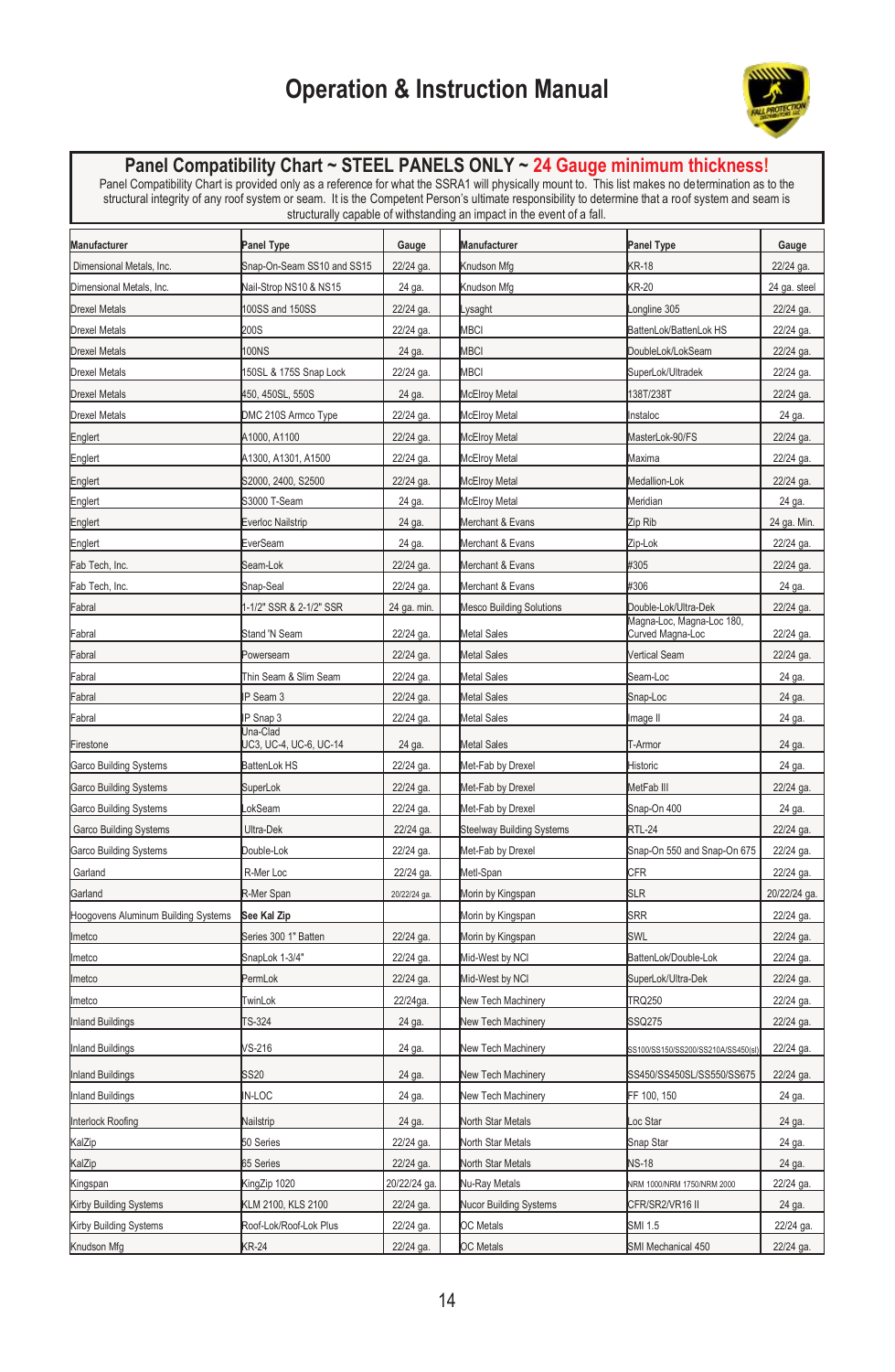

**Panel Compatibility Chart ~ STEEL PANELS ONLY ~ 24 Gauge minimum thickness!**<br>Panel Compatibility Chart is provided only as a reference for what the SSRA1 will physically mount to. This list makes no determination as to t

| Manufacturer                    | <b>Panel Type</b>                                                                 | Gauge     | oa aolanany oapaoio or manolanan'ilay amin'ipaolin'i aro ovontroira nan.<br>Manufacturer | <b>Panel Type</b>                                  | Gauge       |
|---------------------------------|-----------------------------------------------------------------------------------|-----------|------------------------------------------------------------------------------------------|----------------------------------------------------|-------------|
| <b>OC</b> Metals                | SMI 1.75 SnapLock                                                                 | 22/24 ga. | <b>Triad Corrugated Metal</b>                                                            | Mechanical                                         | 24 ga.      |
| Pac-Clad by Petersen Aluminum   | Snap-Clad                                                                         | 22/24 ga. | <b>Triad Corrugated Metal</b>                                                            | MS 216 / MS 218                                    | 22/24 ga.   |
| Pac-Clad by Petersen Aluminum   | Tite-Loc/Tite-Loc HS/Tite-Loc<br>Plus                                             | 22/24 ga. | <b>Triad Corrugated Metal</b>                                                            | <b>TS324</b>                                       | 22/24 ga.   |
| Pac-Clad by Petersen Aluminum   | Snap-On Standing Seam                                                             | 24 ga.    | U.S. Metals                                                                              | JS-150                                             | 22/24 ga.   |
| Pac-Clad by Petersen Aluminum   | Hi Snap On                                                                        | 24 ga.    | U.S. Metals                                                                              | <b>JS-175LS</b>                                    | 22/24 ga.   |
| Pac-Clad by Petersen Aluminum   | Redi-Roof/Edge-Loc                                                                | 22/24 ga. | Jitra Seam, Inc.                                                                         | Ultra Seam US-200                                  | 22/24 ga.   |
| Premier Metals                  | Standing Seam 1.5                                                                 | 24 ga.    | Ultra Seam, Inc.                                                                         | Jltra Seam US-175LS Snaplok                        | 24 ga. min. |
| <b>Rigid Global Buildings</b>   | Hi-Tech                                                                           | 24 ga.    | Ultra Seam, Inc.                                                                         | Jitra Seam US-150C, 150CL, 150LS                   | 24 ga. min  |
| Rigid Global Buildings          | Platinum                                                                          | 24 ga.    | Ultra Seam, Inc.                                                                         | Jltra Seam US-100NS Nail Strip                     | 24 ga. min. |
| Robertson Building Systems      | BattenLok, Curved BattenLok.<br>DoubleLok, LokSeam, SuperLok,<br><b>JitraKeck</b> | 24 ga.    | Ultra Seam, Inc.                                                                         | Ultra Seam US-200S<br>2" Mechanical Lock 90 degree | 22/24 ga.   |
| Robertson Building Systems      | Starshield-SSR                                                                    | 24 ga.    | Jna-Clad                                                                                 | Jna-Clad UC-3, UC-4, UC-6, UC-14                   | 24 ga.      |
| Schlebach                       | Inch Nail Strip Panel                                                             | 24 ga.    | <b>Jnion Corrugating Company</b>                                                         | Advantage Lok.<br>Advantage-Lok II                 | 24 ga.      |
| Schlebach                       | .5 Nail Strip                                                                     | 24 ga.    | <b>Jnion Corrugating Company</b>                                                         | SL150, SL 175                                      | 24 ga.      |
| <b>Schulte Building Systems</b> | <b>FS-324</b>                                                                     | 24 ga.    | Jnion Corrugating Company                                                                | ML150 / ML200                                      | 22/24 ga.   |
| <b>Schulte Building Systems</b> | /S-216                                                                            | 24 ga.    | <b>Jnited Structures of America</b>                                                      | Guardian 1/11/Lok                                  | 22/24 ga.   |
| <b>Star Building Systems</b>    | Starshield                                                                        | 22/24 ga. | <b>Jnited Structures of America</b>                                                      | Sure-Lok / Supreme-Lok                             | 22/24 ga.   |
| Steel Span, Inc.                | See Nucor                                                                         |           | Varco Pruden                                                                             | SSR                                                | 22/24 ga.   |
| Steel Tile                      | Snap Seam 1.5"                                                                    | 24 ga.    | Varco Pruden                                                                             | <b>HWR</b>                                         | 22/24 ga.   |
| Steel Tile                      | Nail Strip 1.5"                                                                   | 24 ga.    | Varco Pruden                                                                             | <b>SLR</b>                                         | 22/24 ga.   |
| Steel Tile                      | Mechanical Lock 1.5"                                                              | 24 ga.    | Vic West                                                                                 | Prestige                                           | 22/24 ga.   |
| <b>Tavlor Metals</b>            | Easy Lock                                                                         | 24 ga.    | Vic West                                                                                 | Fradition-100                                      | 22/24 ga.   |
| <b>Tavlor Metals</b>            | Versa-Span                                                                        | 22/24 ga. | Vic West                                                                                 | <b>TSR</b>                                         | 22/24 ga.   |
| <b>Taylor Metals</b>            | MS 150 / MS 200                                                                   | 22/24 ga. | Vic West                                                                                 | radition 150-4                                     | 24 ga.      |
| <b>Taylor Metals</b>            | Clip Lock                                                                         | 22/24 ga. | Whirlwind Building Systems                                                               | Weather Lok-16                                     | 22/24 ga.   |
| Tremco                          | remLock VP                                                                        | 22/24 ga. | Whirlwind Building Systems                                                               | Weather Snap-16                                    | 24 ga.      |
| <b>Tremco</b>                   | $F-238$                                                                           | 22/24 ga. | <b>Whirlwind Building Systems</b>                                                        | Super Seam II/Super Seam Plus                      | 22/24 ga.   |
| Tremco                          | TremLock SL and LSP                                                               | 22/24 ga. | Zamil Steel Industries                                                                   | Max Seam                                           | 22/24 ga.   |
| <b>Triad Corrugated Metal</b>   | Snap Loc                                                                          | 24 ga.    | Zimmerman Metals, Inc.                                                                   | SL-1500, SL1750, SLC1000                           | 22/24 ga.   |
| <b>Triad Corrugated Metal</b>   | Nailstrip                                                                         | 24 ga.    | Zimmerman Metals, Inc.                                                                   | SS1500, SS2000, SS2500,<br><b>TSS2500</b>          | 22/24 ga.   |